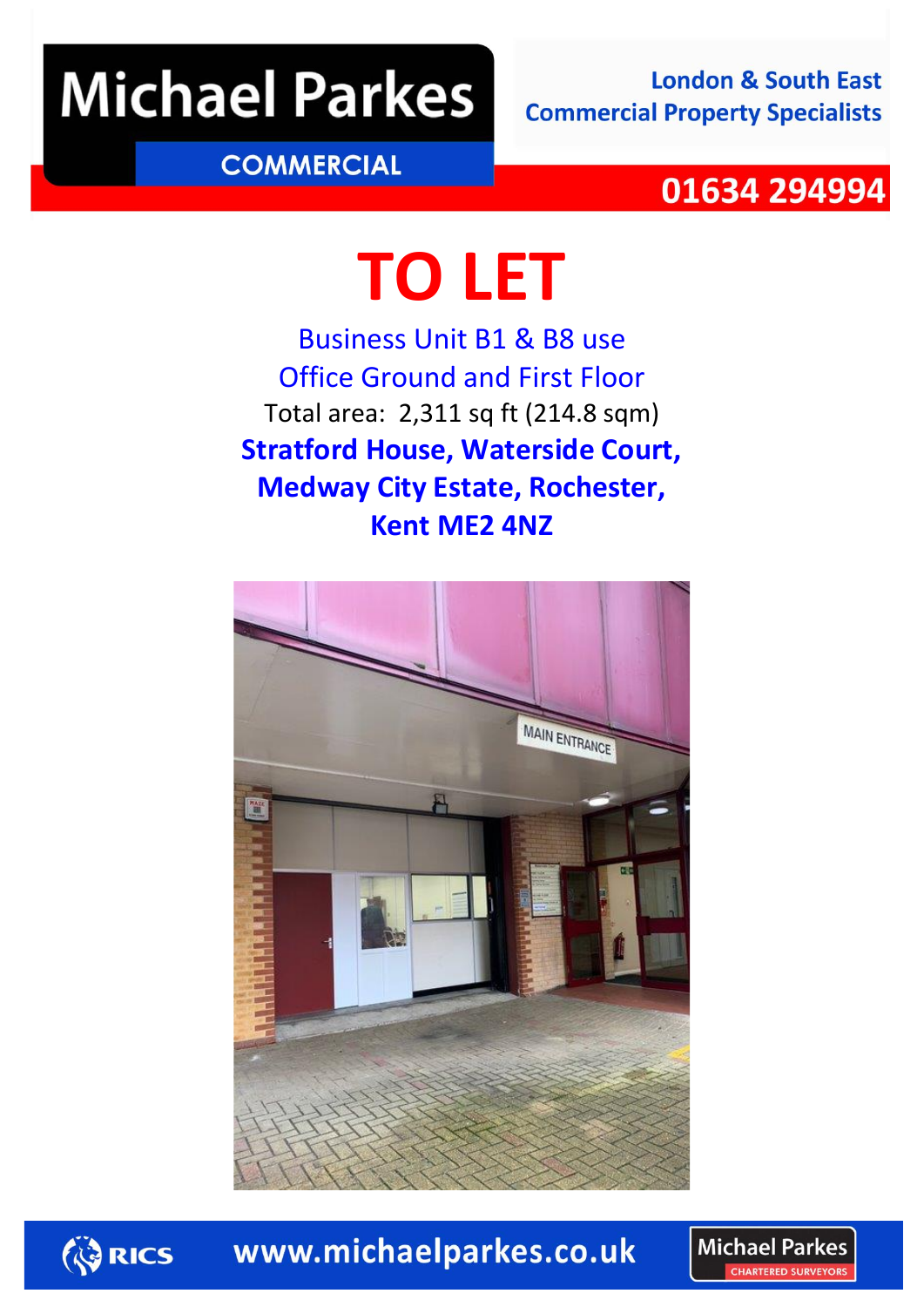## **Michael Parkes**

**COMMERCIAL** 

## **034 29499401634 294994**



#### **LOCATION**

This unit is located in the right-hand building of Waterside Court just off Neptune Close, approximately 0.8 mile from the Tunnel roundabout (Anthonys Way/Vanguard Way).

It has a direct connection with the M2 at Junction 1 via the Wainscott Bypass and Junction 2 via the Medway Tunnel and Medway towns Northern Bypass.



**LOCATION PLAN**



www.michaelparkes.co.uk

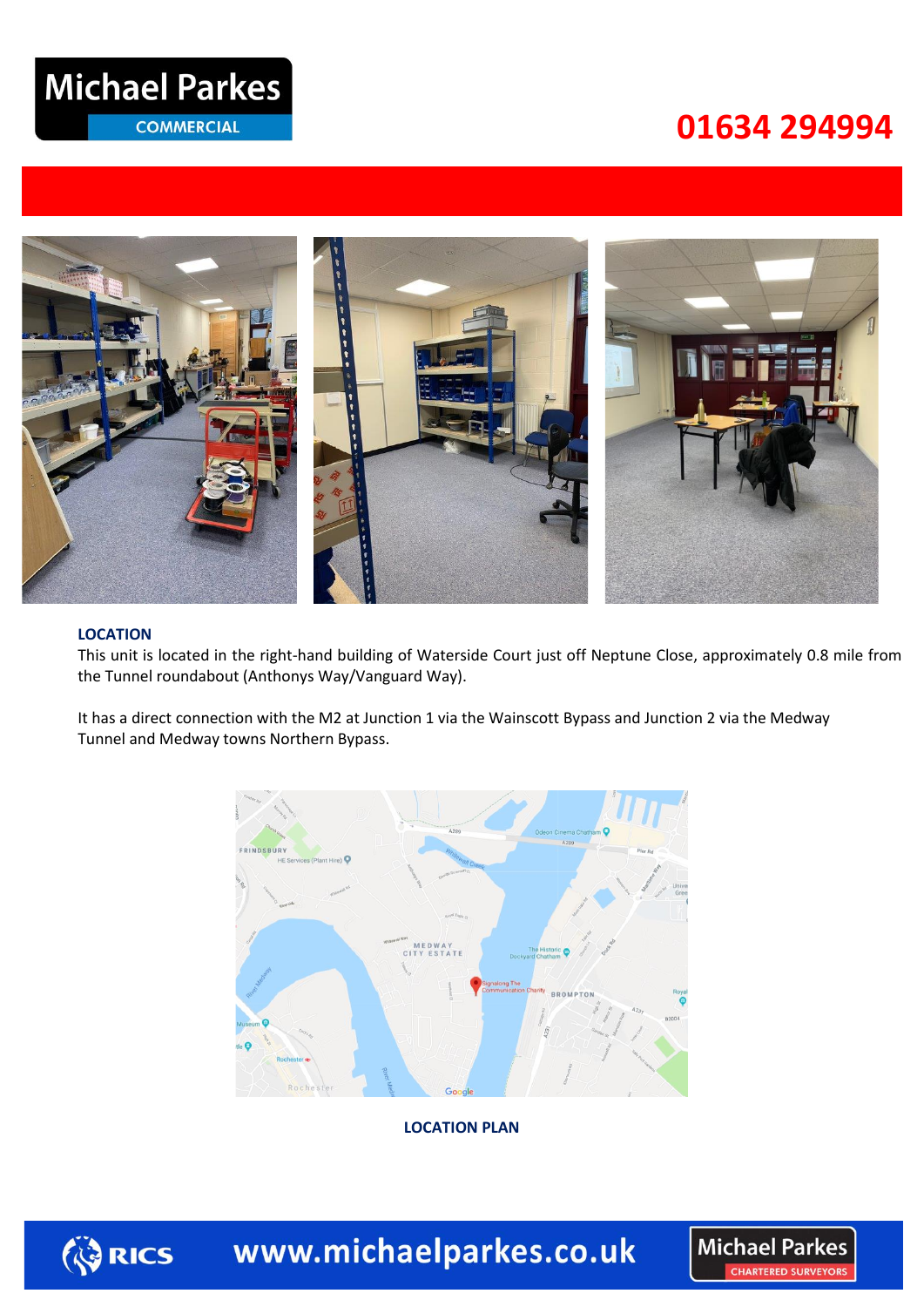

## **034 29499401634 294994**

**Michael Parkes** CHAPTERED SHIPVEYORS

#### **DESCRIPTION**

This modern property unit is constructed with a steel portal frame and blockwork walls.

There is separate stairwell to access the first floor although you can also use the communal stairwell and lift to get to the first-floor offices.

There are 7-9 car parking spaces with this unit.

#### **ACCOMMODATION**

All measurements are net internal and approximate. Ground floor: 1,161 sq ft (107 sq m) First floor: 1,150 sq ft (106.9 sq m)

#### **LEASE TERMS**

A new lease, to be negotiated. Internal repairing plus service charge.

**RENT** £27,300 per annum.

#### **ESTATE SERVICE CHARGE**

The budget Service Charge to cover the common parts is £5,295pa.

#### **SERVICES**

Tenant to be responsible for all service costs, such as electricity, water, mains drainage and telecoms.

#### **BUSINESS RATES**

Description: Business Unit and Premises Rateable Value: £18,750

Applicants are recommended to speak with Medway Council (01634 333333) to establish the Business Rates payable and whether they are eligible for any rate relief.

#### **VAT**

Is payable on rent

#### **LEGAL COSTS**

Each party to bear their own legal costs.

#### **VIEWING**

Strictly by appointment through sole agents Michael Parkes Surveyors. Tel: 01634 294994 Email: info@michaelparkes.co.uk Web: [www.michaelparkes.co.uk](http://www.michaelparkes.co.uk/) Contacts: Michelle Davis, Denise Ford, Caprice Carter



ि RICS www.michaelparkes.co.uk